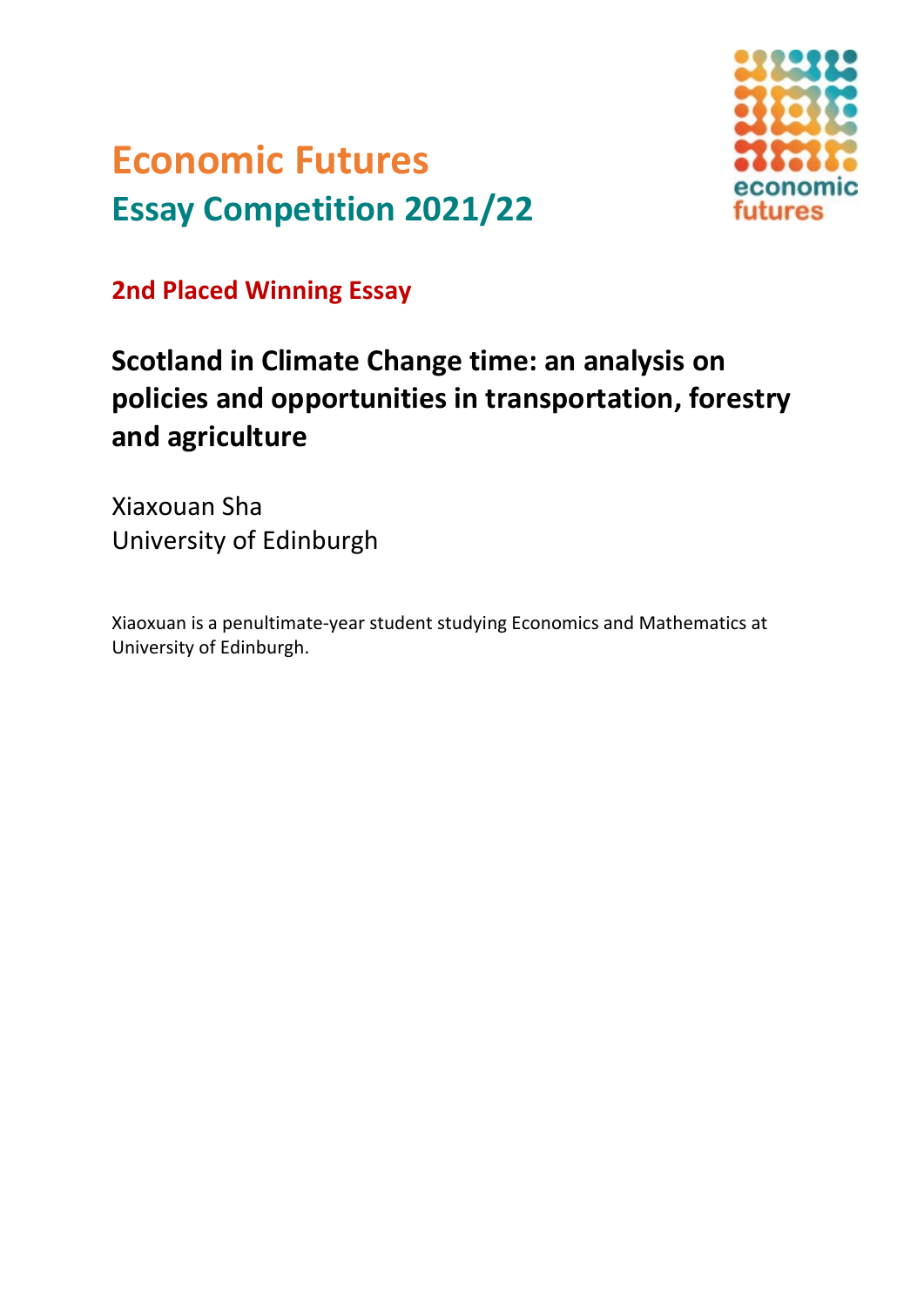#### **Scotland in Climate Change time: an analysis on policies and opportunities in transportation, forestry and agriculture**

**Xiaoxuan Sha The University of Edinburgh**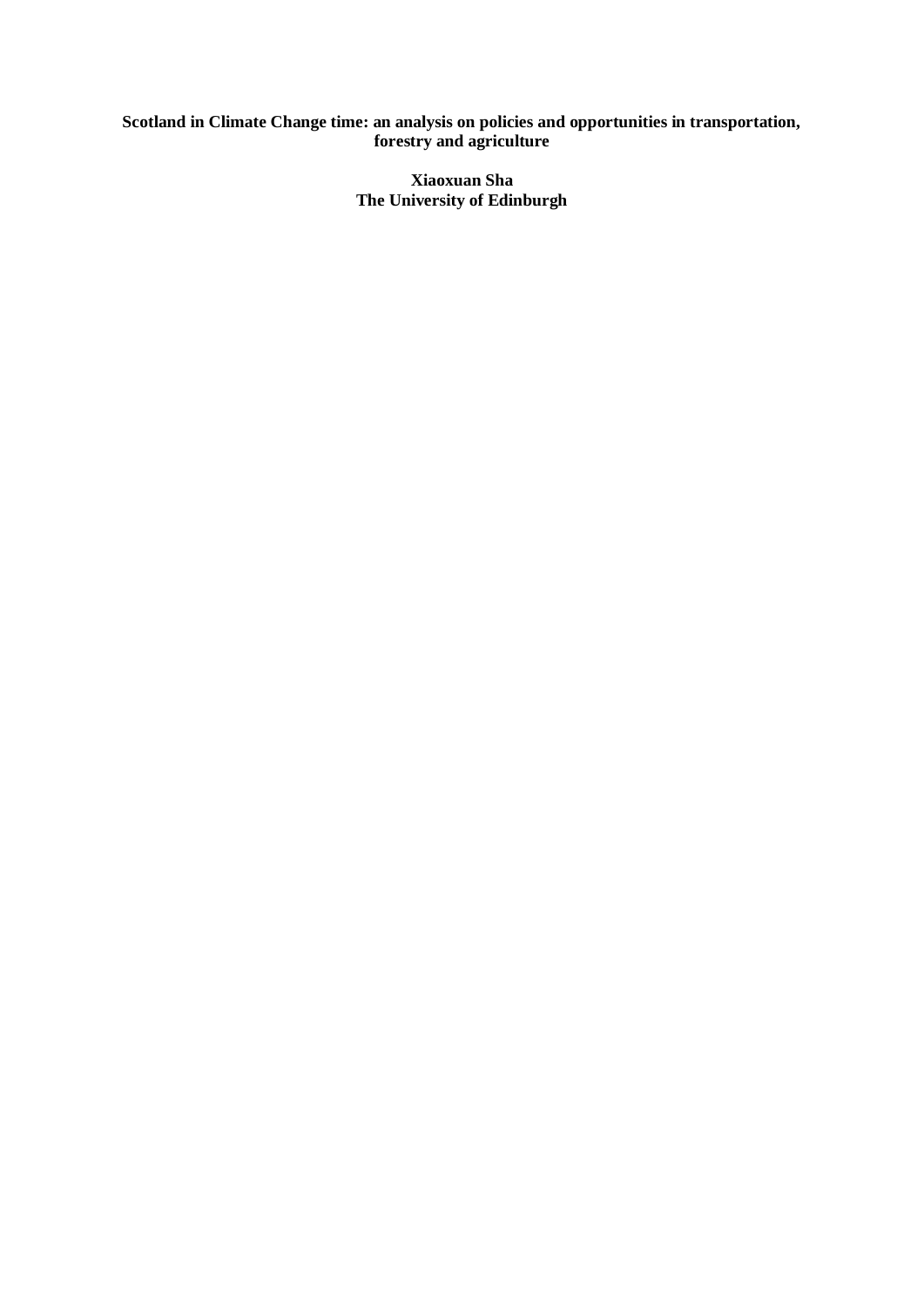#### **Introduction**

Scottish government have set ambitious climate targets with a statutory requirement to achieve a 75% reduction in greenhouse gas emissions by 2030 and net zero by 2045, 50% of energy demand across electricity and transportation to be made up of renewable energy. This has been bashed on by Climate Change Committee, who pointed out the lacking of detail and clarity in the framework the government proposed.<sup>1</sup>

Here we are going to investigate the effectiveness of potential policies by comparing existing research on climate change related policies and evaluating how they would fit in Scotland's current situation. We mainly focus on analysing the challenges faced by two biggest contributors to Scotland total greenhouse gas emissions, domestic transportation and agriculture and the opportunities brought by the most effective role in absorbing carbon emission – forest.

#### **New way to travel**

Domestic transportation takes up 36% of the annual greenhouse gas emissions, being the biggest contributor of carbon emission among all other sources. <sup>2</sup>In addition to the government investment in public electric transportations, Scottish government has planned to spend £90 million on electric vehicles charging infrastructure, while 52% of the Scottish younger drivers hold doubt on buying or switching to EVs.<sup>3</sup> Expansion of EV charging station would also bring intangible value such as reducing range anxiety and establishing confidence in the future of EV market. While the subsidising plan didn't change, will this investment lead to desired outcomes? According to an experiment in Norway, it is calculated that an increase of the local electric vehicle ownership by 200% over 5 years with an additional electrical charging point in the rural areas of Norway.<sup>4</sup> While another experiment in Germany identifies a long-run positive relationship between charging infrastructures and monthly EV registrations on a low scale, which means consumers may not react immediately or strongly to the increase in charging points considering charging speed and other factors. <sup>5</sup>Both models used produce robust results, giving us confidence in the policy of further investment in charging infrastructure and the ultimate goal of transforming Scottish transportation into zero-emission.

Milev et al (2019) investigated the impact of replacing every vehicle in Scotland by an electrical vehicle. Using their methodology, the estimated subsidy for electrical vehicles would be for 2020. Their results show that the replacement would lead to an approximate 33.7% decrease in the total carbon dioxide emissions. In terms of the financial impact on individuals, they are able to achieve around 69.1% savings each year by switching to the electrical vehicle in the long term based on the cost structure of electrical vehicle consumption – higher initial cost with lower running cost. <sup>6</sup> Therefore, the investment in EV charging infrastructure and continuous grant in EV consumption are expected to accelerate the pace of cutting carbon emission from transportation. In addition, the demand for faster charging speed and longer driving range would stimulate technology innovations in related areas and provide new job opportunities with increasing entrants into the market.

#### **More Green**

Scottish government has set out a commitment to plant 18,000 hectares of new woodland each year by 2024 and to restore at least 250,000 hectares of peatland by 2030.

On the one hand, the increased coverage of green space would reduce the exposure of extreme climate to rural areas of Scotland.<sup>7</sup> From Figure 1, we can also see that forest land is the largest source of net sequestration of carbon emissions. Preserving and expanding green space is thus critically effective in achieving net zero emission. Each new hectare of forest and woodland created is estimated to remove seven tonnes of  $CO<sub>2</sub>$  on average from the atmosphere each year. That is 14.5% of Scotland total  $CO<sub>2</sub>$ emission in 2019. 8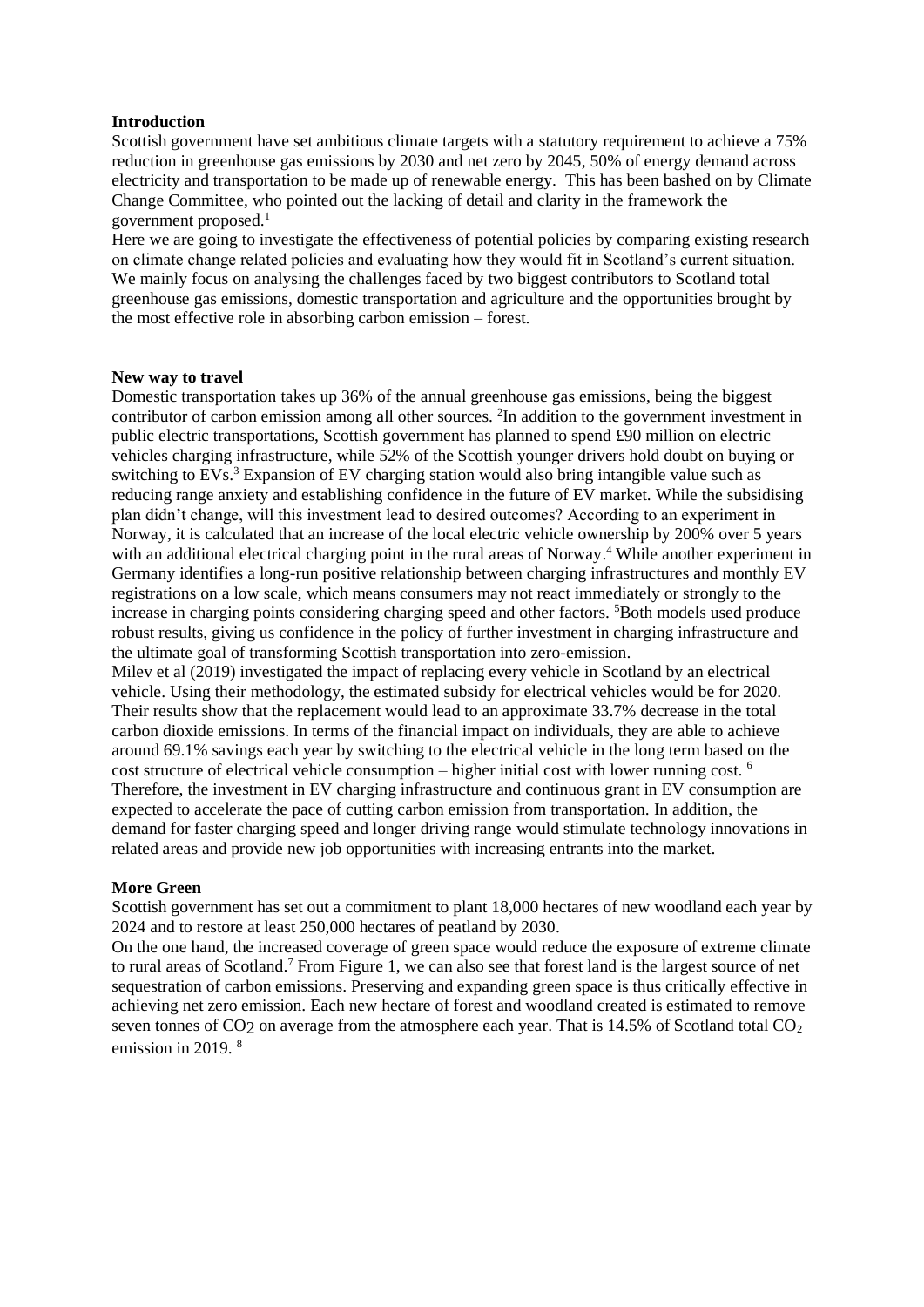

*Figure 1 Sources of Net Sequestration by Broad Habitat, Scotland, 2017*

Source: Office for National Statistics and National Atmospheric Emissions Inventory (NAEI)

On the other hand, forestry and woodlands bring economic benefits, business opportunities and technology innovation incentives. The forestry sector expansion would first directly lead to investment and new jobs. Firstly, forestry related recreation and tourism are likely to produce new profit-generating businesses and employment opportunities. It is expected that more than £1 billion in annual economic value would be created, and 25,000 plus jobs would be supported.<sup>9</sup> Meanwhile, the development of forests and woodlands impose a positive externality on people's lives in urban areas, as green space is vital for people's physical and mental health especially with the ongoing covid pestering the work and life of everyone. Secondly, the investment and development in the forest and woodland industry would breed technology advancement in supply chain, from forest nurseries through to wood fibre processing companies. For instance, the technology of remote sensing has revolutionised traditional forest management, and real-time information could be used to improve connectivity between the forest and the sawmill.

#### **Agriculture's future**

In Scotland, agriculture is the second highest cause of greenhouse gases after transport and is responsible for 23.9% of all emissions.<sup>10</sup> Agriculture makes up 0.8% of Scottish total output in 2019, but it contributes to 30.5 % of the rural economy (Table 2), thus the key job market in rural Scotland.<sup>11</sup> Given its importance in rural economy, here we focus on analysing climate change effect on agriculture in the rural areas and how policies may influence the farmers. We have seen a new round of agri-environmental investment will be delivered as part of an overall £36 million budget, including funding to help deliver the commitment to double the land used for organic funding.<sup>12</sup> With customers' awareness of the environmental effect caused by raising animals as well as catching fishes, it is critical for those farmers to transform their farming focus and learn new technology and skills. In addition to organic funding, traditional farmers are seeking entrepreneur ways to increase income. The springs of farmers with an average 60 years old returned home with business management knowledge and entrepreneur skillsets acquired from university and work experience, they establish a series of that cater to the new travelling modes of young people and new families.<sup>13</sup>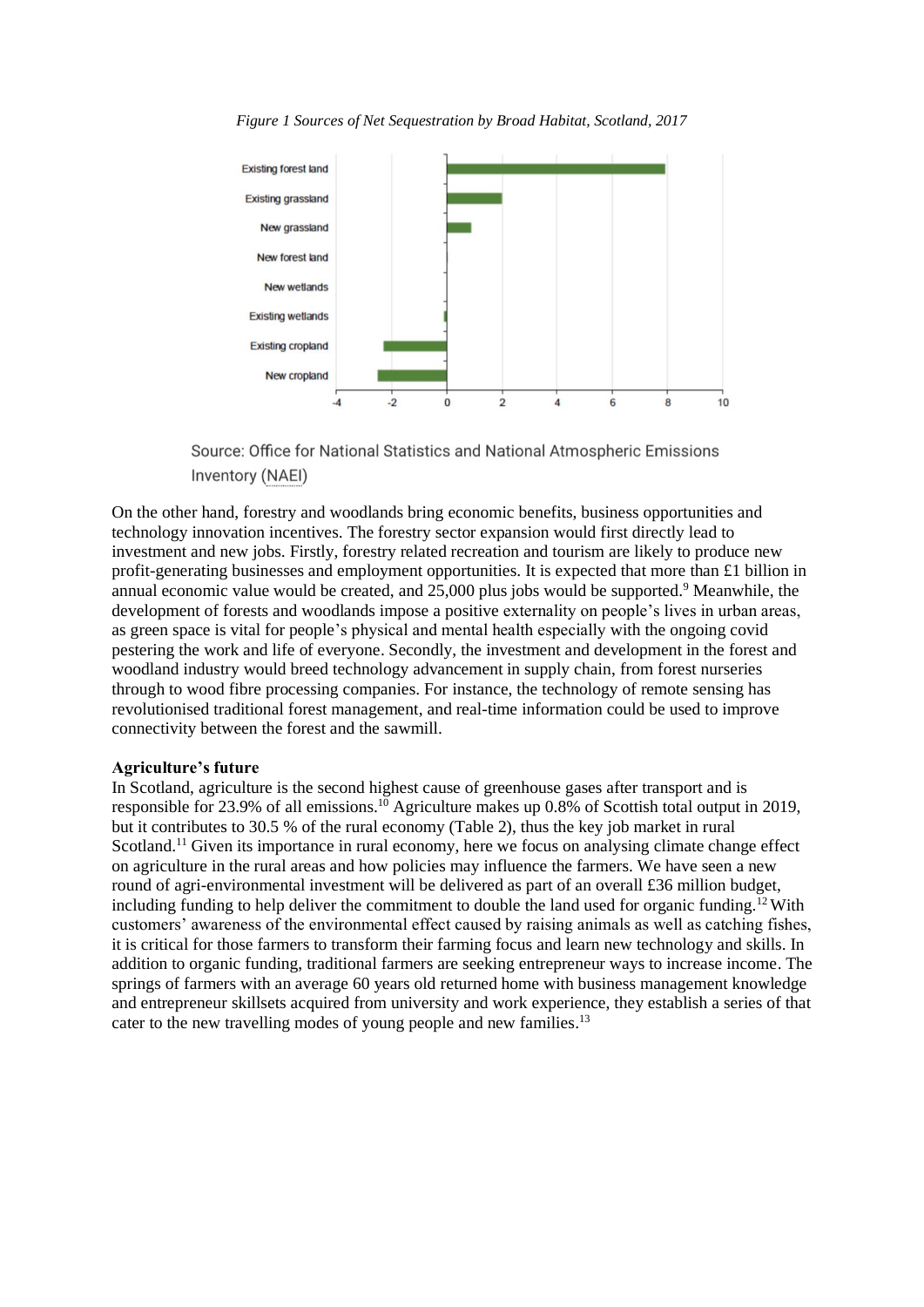|                                               | Remote<br>Rural | Accessible<br>Rural | <b>Rest of</b><br>Scotland |
|-----------------------------------------------|-----------------|---------------------|----------------------------|
| Agriculture, forestry and<br>fishing          | 35%             | 26%                 | 2%                         |
| Mining & quarrying;<br><b>Utilities</b>       | 1%              | 1%                  | 1%                         |
| <b>Manufacturing</b>                          | 5%              | 5%                  | 5%                         |
| Construction                                  | 11%             | 12%                 | 12%                        |
| Wholesale, retail and repair                  | 10%             | 10%                 | 15%                        |
| Transport, storage &<br>communication         | 5%              | 7%                  | 11%                        |
| <b>Accommodation and food</b><br>services     | 9%              | 5%                  | 9%                         |
| Financial & other activities <sup>1</sup>     | 22%             | 31%                 | 40%                        |
| <b>Education, health &amp; social</b><br>work | 3%              | 3%                  | 6%                         |
| <b>Public</b>                                 | $0\%$           | $0\%$               | $0\%$                      |
| <b>Total</b>                                  | 100%            | 100%                | 100%                       |

Source: Inter Departmental Business Register, as at March 2020 (Using Scottish Government Urban Rural Classification 2016)

*Table 2 Percentage of Small and Medium Enterprises by industry sector and 3-fold Urban Rural category, 2020*

On the macro level, Scotland agriculture faces challenges posed by the Brexit effects and international trade deals UK recently signed with Australia and New Zealand. Firstly, the current agriculture sector is suffering from the labour shortage problems, along with farming employees' welfare issues, which may lead to production below expected demand. In the fruit and vegetable growers there was a 20% shortage in seasonal workers, while a similar scene is observed in the meat and dairy sector.<sup>14</sup> Without further immigration policies and better welfare policies for those overseas workers, farmers in Scotland would not be able to meet their food and drinks targets, and we would see an increase in produce prices for the following years. In addition, the subsidies and income farmers get might take a hit from a cut in EU's agriculture funding, from £1.8 billion per year to £0.9 billion per year till 2027.<sup>15</sup>While the Scottish government promises a £65 million investment coming in the coming year, how efficient those money would support the transformation into organic farming are not to be precisely evaluated because farmers may not follow or even look at the piled documents of instructions government sent out to them.<sup>16</sup> Another huge source of pressure comes from imports from in New Zealand and Australia. With UK government signing the trade deals eliminating trade tariffs on certain produce, such as fresh apples, beef and lamb meat and dairy products, the farmers in Scotland would face strong competition from these exporters. Although from the Scottish consumers' point of view, they have more options to choose and a possibly lower price; for Scottish farmers, and British farmers in general, the fierce competition from mega farms in New Zealand and Australia might squeeze out small farms in the UK. We may see a drop in employment opportunities and household incomes in the rural areas if Scottish farming failed to transform and innovate its business properly and timely, as suggested in the last paragraph.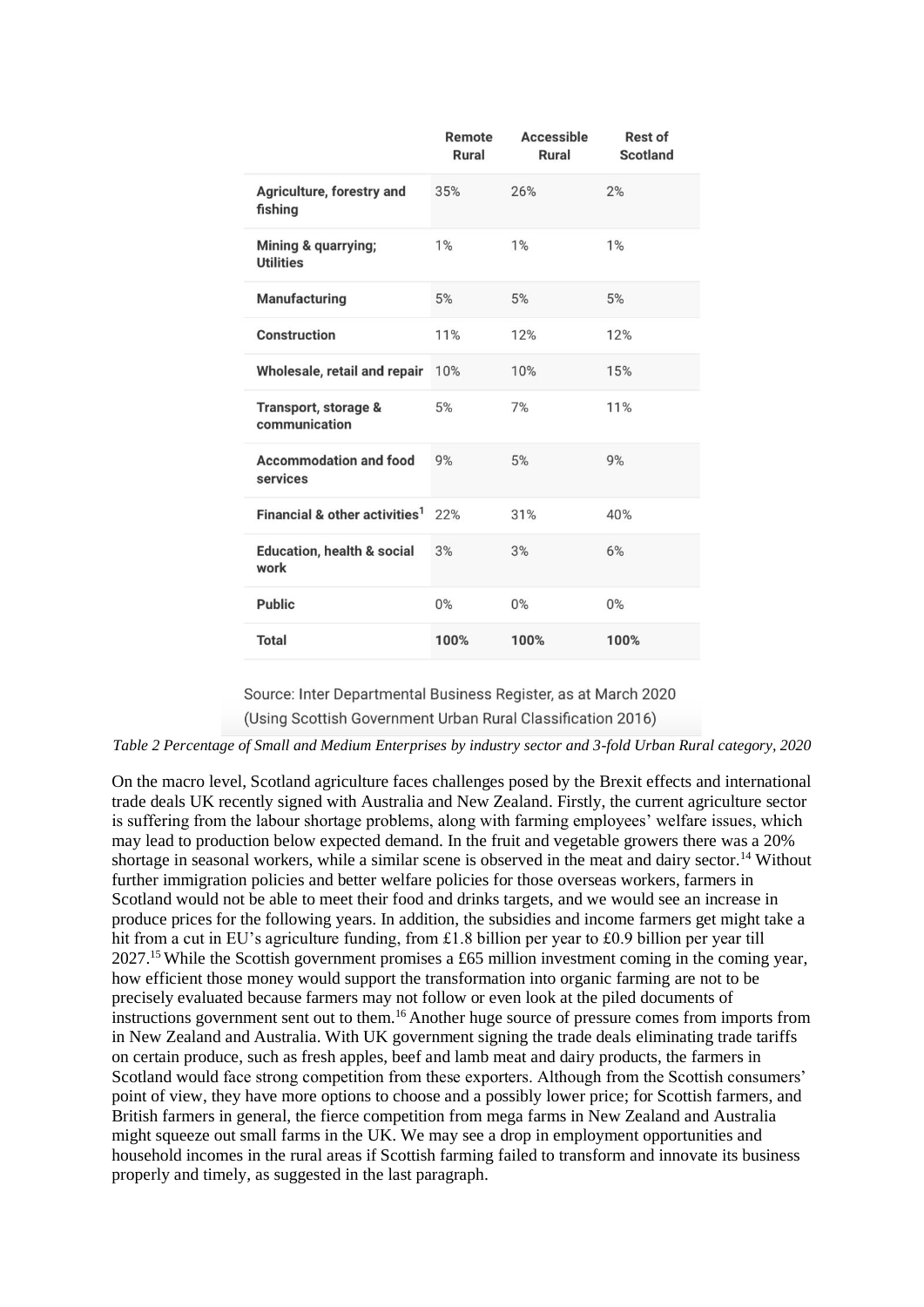#### **Conclusion**

Tackling climate change while improving Scottish people's welfare would be a challenging journey with the unclear future of immigration policies, farming subsidies and trade deals after Brexit. However, as we have seen, Scottish government is actively investing in transformation of key sectors with largest carbon emission. The next step requires continuing investment into net zero transportation methods, more detailed guidance on assisting farming transformation, targeted investment and incentivise programs for small businesses and start-ups.

*Word Count: 1385 words.*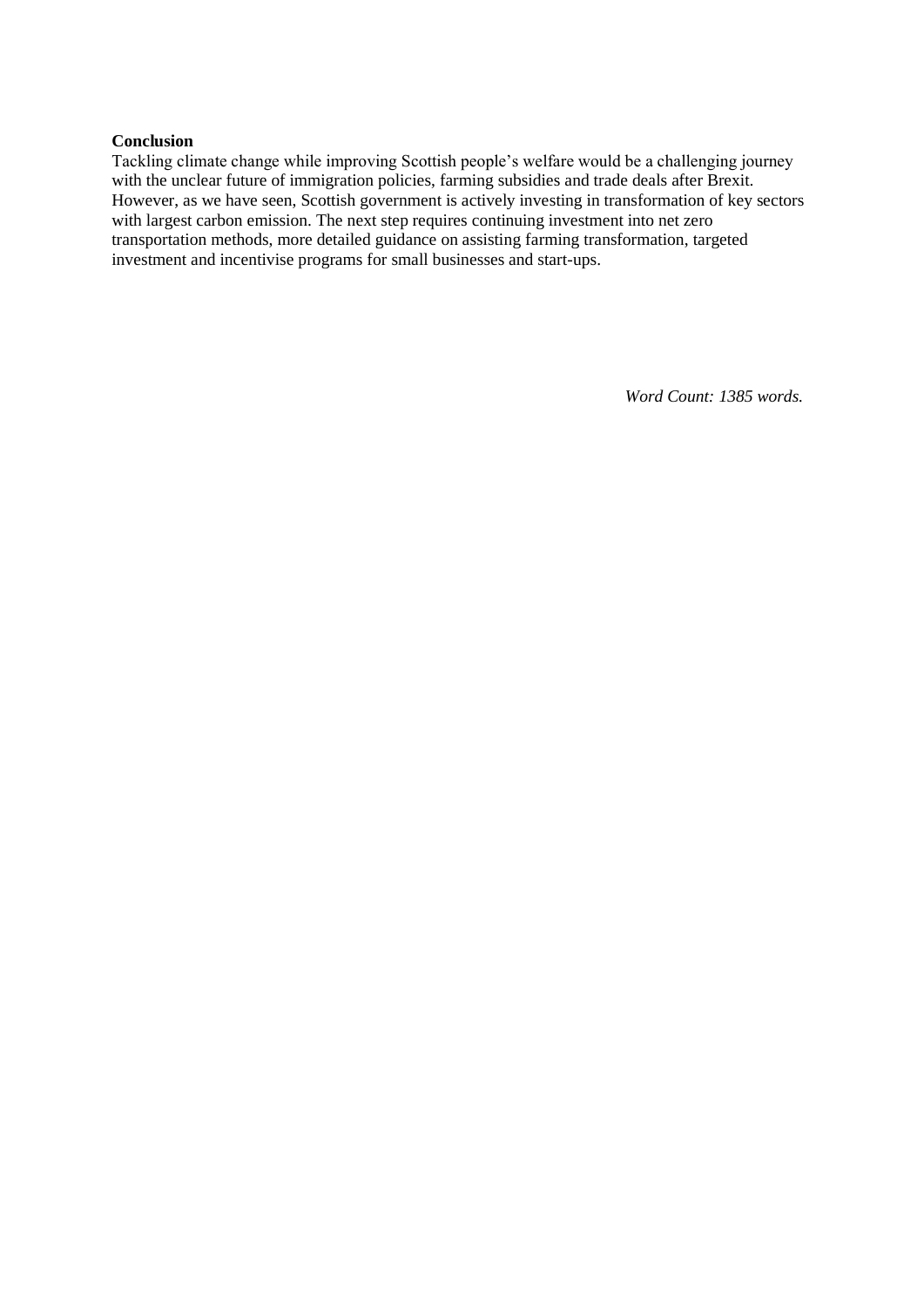### **Reference:**

- 1. Scottish government, 16 Dec 2020, Update to the Climate Change Plan 2018 2032: Securing a Green Recovery Path on a path to net zero. Link: [https://www.gov.scot/publications/securing-green-recovery-path-net-zero-update-climate](https://www.gov.scot/publications/securing-green-recovery-path-net-zero-update-climate-change-plan-20182032/documents/)[change-plan-20182032/documents/](https://www.gov.scot/publications/securing-green-recovery-path-net-zero-update-climate-change-plan-20182032/documents/)
- 2. Berry K. et al, Update to the Climate Change Plan Key Sectors. Link: [https://digitalpublications.parliament.scot/ResearchBriefings/Report/2021/1/12/109b01e8-](https://digitalpublications.parliament.scot/ResearchBriefings/Report/2021/1/12/109b01e8-6212-11ea-8c12-000d3a23af40) [6212-11ea-8c12-000d3a23af40](https://digitalpublications.parliament.scot/ResearchBriefings/Report/2021/1/12/109b01e8-6212-11ea-8c12-000d3a23af40)
- 3. Graeme D., 13 September 2021, Answers to "To ask the Scottish Government how much has been spent to date on infrastructure for electric vehicles, and how much it plans to spend in the next five years". Link: [https://www.parliament.scot/chamber-and-committees/written](https://www.parliament.scot/chamber-and-committees/written-questions-and-answers/question?ref=S6W-02326)[questions-and-answers/question?ref=S6W-02326](https://www.parliament.scot/chamber-and-committees/written-questions-and-answers/question?ref=S6W-02326)
- 4. Schulz F. and Rode J., Public charging infrastructure and electric vehicles in Norway, Energy Policy, Volume 160, 2022, 112660, ISSN 0301-4215. Link: [https://doi.org/10.1016/j.enpol.2021.112660.](https://doi.org/10.1016/j.enpol.2021.112660)
- 5. Illmann U. and Kluge J., Public charging infrastructure and the market diffusion of electric vehicles, Transportation Research Part D: Transport and Environment, Volume 86, 2020, 102413, ISSN 1361-9209. Link: [https://doi.org/10.1016/j.trd.2020.102413.](https://doi.org/10.1016/j.trd.2020.102413)
- 6. Milev G., Hastings A. and Al-Habaibeh A., The environmental and financial implications of expanding the use of electric cars - A Case study of Scotland, Energy and Built Environment, Volume 2, Issue 2, 2021, Pages 204-213, ISSN 2666-1233. [https://doi.org/10.1016/j.enbenv.2020.07.005.](https://doi.org/10.1016/j.enbenv.2020.07.005)
- 7. Scottish Government, 27 March 2020, Scottish Natural Capital Accounts: 2020. Link: <https://www.gov.scot/publications/scottish-natural-capital-accounts-2020/pages/2/>
- 8. Scottish Government, Scotland's Forestry Strategy 2019 2029. Link: [https://www.uktreescapes.org/wp-content/uploads/2020/11/scotlands-forestry-strategy-2019-](https://www.uktreescapes.org/wp-content/uploads/2020/11/scotlands-forestry-strategy-2019-2029.pdf) [2029.pdf](https://www.uktreescapes.org/wp-content/uploads/2020/11/scotlands-forestry-strategy-2019-2029.pdf)
- 9. Goodall S., 15<sup>th</sup> June 2021, Forestry and wood processing delivering real jobs and growth to rural Scotland, The Scotsman. Link: [https://www.scotsman.com/news/opinion/columnists/forestry-and-wood-processing](https://www.scotsman.com/news/opinion/columnists/forestry-and-wood-processing-delivering-real-jobs-and-growth-to-rural-scotland-stuart-goodall-3270314)[delivering-real-jobs-and-growth-to-rural-scotland-stuart-goodall-3270314](https://www.scotsman.com/news/opinion/columnists/forestry-and-wood-processing-delivering-real-jobs-and-growth-to-rural-scotland-stuart-goodall-3270314)
- 10. Keane K., 7<sup>th</sup> Jan 2020, Farmers could 'comfortably' cut emissions by a third, BBC news. Link:<https://www.bbc.co.uk/news/uk-scotland-51013598>
- 11. Scottish Government, 30<sup>th</sup> Jun 2020, Farm Business Survey 2018 2019: profitability of Scottish farming. Link: [https://www.gov.scot/publications/farm-business-survey-2018-19](https://www.gov.scot/publications/farm-business-survey-2018-19-profitability-scottish-farming/pages/2/) [profitability-scottish-farming/pages/2/](https://www.gov.scot/publications/farm-business-survey-2018-19-profitability-scottish-farming/pages/2/)
- 12. Scottish Government, 15<sup>th</sup> Dec 2021, Supporting Rural Scotland. Link: <https://www.gov.scot/news/supporting-rural-scotland-1/>
- 13. The Economist,  $12<sup>th</sup>$  Jun 2021, Why farms are moving into solar energy, camp sites and natural burials. Link: [https://www-economist](https://www-economist-com.ezproxy.is.ed.ac.uk/britain/2021/06/10/why-farms-are-moving-into-solar-energy-campsites-and-natural-burials)[com.ezproxy.is.ed.ac.uk/britain/2021/06/10/why-farms-are-moving-into-solar-energy](https://www-economist-com.ezproxy.is.ed.ac.uk/britain/2021/06/10/why-farms-are-moving-into-solar-energy-campsites-and-natural-burials)[campsites-and-natural-burials](https://www-economist-com.ezproxy.is.ed.ac.uk/britain/2021/06/10/why-farms-are-moving-into-solar-energy-campsites-and-natural-burials)
- 14. 1) Henaughen K.,  $10^{th}$  Jan 2022, A look back at Scottish farming's 2021(part four). Link: [https://www.thescottishfarmer.co.uk/features/19836809.look-back-scottish-farmings-2021](https://www.thescottishfarmer.co.uk/features/19836809.look-back-scottish-farmings-2021-part-four/) [part-four/](https://www.thescottishfarmer.co.uk/features/19836809.look-back-scottish-farmings-2021-part-four/)
	- 2) Sandford A. and Hanrahan L., 3<sup>rd</sup> Jan 2022, A year since Brexit: How bad are the UK's labour shortages now? Link: [https://www.euronews.com/2021/12/30/a-year-since-brexit](https://www.euronews.com/2021/12/30/a-year-since-brexit-how-bad-are-the-uk-s-labour-shortages-now)[how-bad-are-the-uk-s-labour-shortages-now](https://www.euronews.com/2021/12/30/a-year-since-brexit-how-bad-are-the-uk-s-labour-shortages-now)
- 15. Willems M., 11<sup>th</sup> Jan 2022, British Farmers face bankruptcies as £1.8 bn in EU agriculture cash dries up: MPs warn 'blind Brexit optimism' may lead to jump in food prices, CITY A.M. Link: [https://www.cityam.com/british-farmers-face-bankruptcies-as-1-8bn-in-eu-agriculture](https://www.cityam.com/british-farmers-face-bankruptcies-as-1-8bn-in-eu-agriculture-cash-dries-up-mps-warn-blind-brexit-optimism-may-lead-to-jump-in-food-prices/)[cash-dries-up-mps-warn-blind-brexit-optimism-may-lead-to-jump-in-food-prices/](https://www.cityam.com/british-farmers-face-bankruptcies-as-1-8bn-in-eu-agriculture-cash-dries-up-mps-warn-blind-brexit-optimism-may-lead-to-jump-in-food-prices/)
- 16. 1) Scottish Government, 15<sup>th</sup> Dec 2021, Supporting Rural Scotland. Link: <https://www.gov.scot/news/supporting-rural-scotland-1/>